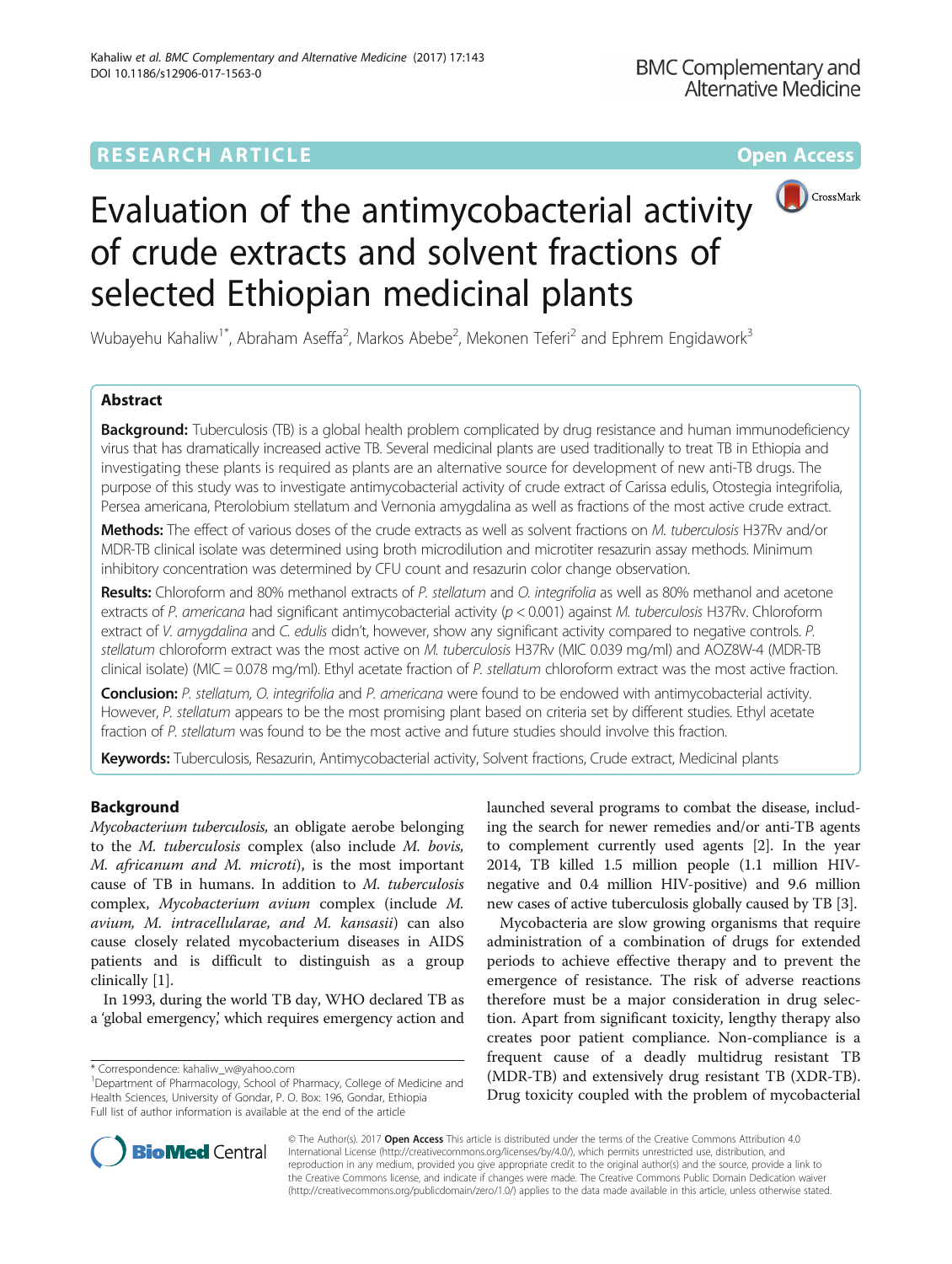persistence highlights the need to develop novel TB drugs that are active against drug resistant bacteria and kill persistent bacteria as well as shorten the length of TB treatment [\[4\]](#page-7-0).

Natural products, either as pure compounds or as standardized plant extracts, provide unlimited opportunities for new drug leads because of the unmatched availability of chemical diversity [[5\]](#page-7-0). Scientific interest in medicinal plant has grown in recent times because natural products are evolutionary shaped drugs or drug-like molecules. Nature's biosynthetic machinery produces innumerate natural products with distinct biological properties that make them valuable as inhibitors or promoters of biological action [\[4, 6\]](#page-7-0). Moreover, higher plant extracts have been considered as promising sources of novel anti-TB leads [[7\]](#page-7-0). This has prompted us to investigate selected Ethiopian medicinal plants, including Carissa edulis Vahl (Apocynaceae), Otostegia integrifolia Benth (Lamiaceae (Labiatae)), Persea Americana Mill (Lauraceae), Pterolobium stellatum (Forsk.) Brenan. (Fabaceae), and Vernonia amygdalina Del. (Asteraceae) for possible anti-TB activity. The plants have been traditionally used to treat respiratory or lung-related diseases, including TB for a very long time [[8](#page-7-0)–[11](#page-7-0)]. The present study attempted to screen the antmycobacterial activity of different solvent extract of these five Ethiopian medicinal plants, and Pterolobium stellatum was found to be the most promising plant for further investigation.

## **Methods**

#### Plant collection

The roots of O. integrifolia, P. stellatum, and C. edulis were collected from an area near Angereb River, Gondar town, North West Ethiopia, about 730 km away from the capital, Addis Ababa. The root of V. amygdalina and the leaves of P. americana were collected from Bure town, North West Ethiopia, about 400 km far from Addis Ababa. The plants were authenticated by a taxonomist (Mr. Melaku Wondafrash) and a voucher specimen of each plant material was deposited at the National Herbarium, College of Natural and Computational Sciences, Addis Ababa University for future reference with voucher numbers Wk001, WK002, WK003, WK004 and WK005 for O. integrifolia, P. stellatum, C. edulis, V. amygdalina and P. americana, respectively. The plants were cleaned from dirt and soil and dried under shade for two weeks. The plants were spread out and regularly turned over to avoid fermenting and rotting. The dried root parts of plants were grinded using 0.75 mm sieve size hammer type mill, while the dried leaves were pulverized using a wooden mortar and pestle. The powdered material was weighed using an analytical balance and stored at room temperature.

#### Experimental animals

Swiss albino nulliparous and non-pregnant female mice weighing 31–36 g, and age 8–12 weeks were obtained from the Department of Pharmacology and Clinical Pharmacy, School of Pharmacy, Addis Ababa University. All animals were housed in an air-conditioned room and allowed to acclimatize for one week before commencement of the study. All the experiments were conducted in accordance with internationally accepted laboratory animal use, care and guideline [[12](#page-7-0)] and the study was approved by the School of Pharmacy Ethics Committee (Protocol number was 042/12/pharmacy). Before and during the experiment, mice were allowed free access to standard pellets and water ad libitum.

#### Bacterial strains and inoculums preparation

Bacterial cells were M. tuberculosis H37Rv (ATCC no 27294, Manassas, VA) and three MDR-TB clinical isolate strains. The three MDR-TB clinical isolates were AOA8W-4, AOZ8W-4 and SO38SW-4. M. tuberculosis and MDR-TB strains were cultured and grown on Mycobacteria 7H11 medium following procedures described elsewhere [[13\]](#page-7-0). The inoculum was then prepared by diluting cultures at 1/1000 by adding 25 μl cell culture to 25 ml medium, 7H9 broth (4.7 g of Middlebrook 7H9 broth base [Difco - Becton Diskinson], 2 ml of glycerol in 900 ml water) enriched with ADC when cooled to 47 °C [[13](#page-7-0)].

### Extraction of plant materials Crude extract

The air-dried, powdered roots of P. stellatum, O. integrifolia, C. edulis and V. amygdalina were exhaustively extracted with chloroform using maceration technique, while P. americana powdered leaves were extracted with acetone. Up on using chloroform and acetone solvents, maceration was carried out using one liter of the respective solvent for 72 h, with regular shaking. The mixture was filtered with Whatman No. 42 filter paper and the filtrate was kept at  $+4^{\circ}$ c. The marc was macerated again in the same solvent two times and filtered. The filtrates were combined evaporated under reduced pressure on a rotary evaporator (Buchi Rota Vapor R-200) and dried in oven at 40°c (Gallenkamp, England).

In parallel, the air-dried and powdered roots of P. stellatum, O. integrifolia and powdered leaves of P. americana were Soxhlet extracted with 80% methanol (4:1, methanol: water). The obtained extracts were filtered and evaporated under reduced pressure on a rotary evaporator and lyophilized. The extracts were kept refrigerated and away from light. Stock solutions of all extracts were prepared in DMSO at a concentration of 50 mg/ml and stored at −20 °C until use.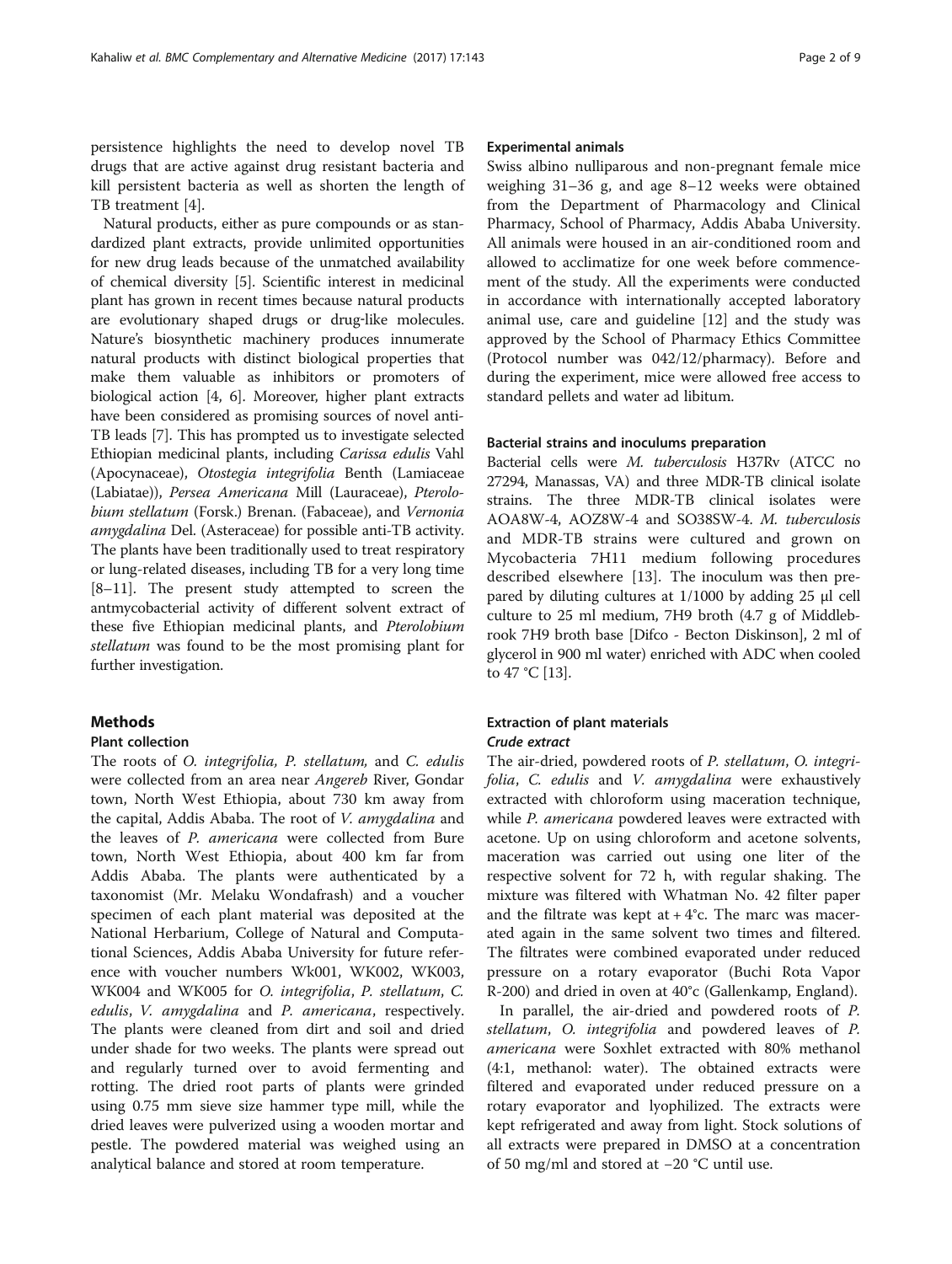## Fractionation

Antimycobacterial activity evaluation of the crude extract revealed P. stellatum chloroform root extract to have a better activity and further fractionation was pursued using this plant. The dried extract (8 g) was suspended in distilled water (200 ml) and then successively partitioned with n-hexane and ethyl acetate in a separatory funnel. The n-hexane and ethyl acetate fractions were concentrated under reduced pressure using rotary evaporator (Buchi Rota Vapor R-200) and dried in an oven under 40 °C, while the water fraction was dried using freeze drier.

#### Acute oral toxicity test

As no toxicity data was available for any part of P. stellatum chloroform extract, oral toxicity study was conducted using Organization for Economic Cooperation and Development (OECD) guidelines 423 [[14\]](#page-7-0). Briefly, nine mice were randomly divided into three groups of three mice per cage. Before administration of single dose of the extract, the mice were fasted for 3 h and weighed. After administration of a single dose of extract, mice were fasted for 1 h. The first group was given solvent (5% DMSO in distilled water), while the second group were given 2 g/kg (dissolved in 5% DMSO) of the chloroform root extract of P. stellatum orally. The mice in the third group were provided with P. stellatum root extract 5 g/kg dissolved in 5% DMSO after following the first two groups for 14 days. The mice were observed continuously for 1 h after administration of the extract; intermittently for 4 h, over a period of 24 h, and then frequently for 24 h for 14 days. Gross behavioral changes such as loss of appetite, hair erection, lacrimation, tremors, convulsions, salivation, diarrhea, mortality and other signs of toxicity manifestation were observed.

## In vitro antimycobacterial assay Colony count assay

The antimycobacterial effect of the extracts was evaluated at concentrations ranging from 0.00244 mg/ml to 2.5 mg/ml. The test concentrations of the extracts were selected based on cytotoxicity test results in previous studies [\[4](#page-7-0), [10](#page-7-0), [15](#page-7-0), [16](#page-8-0)]. Serial two-fold dilution of extracts was made in microtiter wells. Colony forming units (CFUs) were counted from triplicate dilutions and duplicate plates were used for each concentration of test extract and controls. The average CFUs were determined from three independent experiments. The percentage inhibition of growth was determined by dividing the CFUs of the test concentration by the CFUs of the negative control (solvent).

Each extract reconstituted with DMSO (50 mg/ml) was further diluted (5 mg/ml) with Middlebrook 7H9 broth supplemented with Middlebrook ADC. Activity was then measured and MIC was determined for the extracts as well as positive and negative controls following a method described elsewhere [[13,](#page-7-0) [17\]](#page-8-0). The MIC was the concentration of extract at which 100% inhibition of mycobacterial growth was observed when compared with the growth control.

#### Resazurin indicator assay

M. tuberculosis H37Rv and clinical isolates of MDR-TB were cultured in Middlebrook 7H9 broth at 37 °C for two weeks in order to reach logarithmic phase growth. Test inoculums were prepared using a procedure described by Patricia and colleagues [[18](#page-8-0)]. After incubation at 37 °C for 7 days, 15 μl of 0.01% resazurin solution in sterile water was added to the first growth control wells and incubated for 24 h. Once the first sets of growth controls turned pink, the dye solution was added to the second set of growth controls and the test wells, incubated for 24 h at 37 °C. Blue color in the wells containing the test compounds would indicate inhibition of growth, while pink indicates lack of inhibition of growth of M. tuberculosis [\[19\]](#page-8-0). MIC value was expressed as the lowest concentration of compound that caused 100% inhibition of mycobacterium growth [\[18](#page-8-0)]. All assays were run in triplicate and isoniazid was used as positive and DMSO as negative control.

#### Statistical analysis

Data are expressed as mean ± standard error of mean as appropriate and Statistical analysis of all results was done using the Statistica 10 and GraphPad Prism 5 software. Analysis was done using one-way ANOVA followed by Duncan post hoc test. Level of statistical significance was set at  $\alpha$  < 0.05.

## Results

Information pertaining the preparation of the crude extracts is depicted in Table [1](#page-3-0).

### Acute oral toxicity test

Acute oral administration of the chloroform extract of P. stellatum at different doses showed no overt signs of distress for the 14-day observation period. Moreover, there were no observable symptoms of toxicity or deaths even at a dose of 5 g/kg. This indicates that the oral  $LD_{50}$  was greater than 5 g/kg. All treatment and control group mice gained weight and no significant changes in behavior was noted, suggesting that administration of the crude extract had negligible level of toxicity on growth of the animals. In addition, gross behavioral changes such as loss of appetite, hair erection, lacrimation, tremors, convulsions, salivation, diarrhea, mortality and other signs of toxicity manifestations were not observed.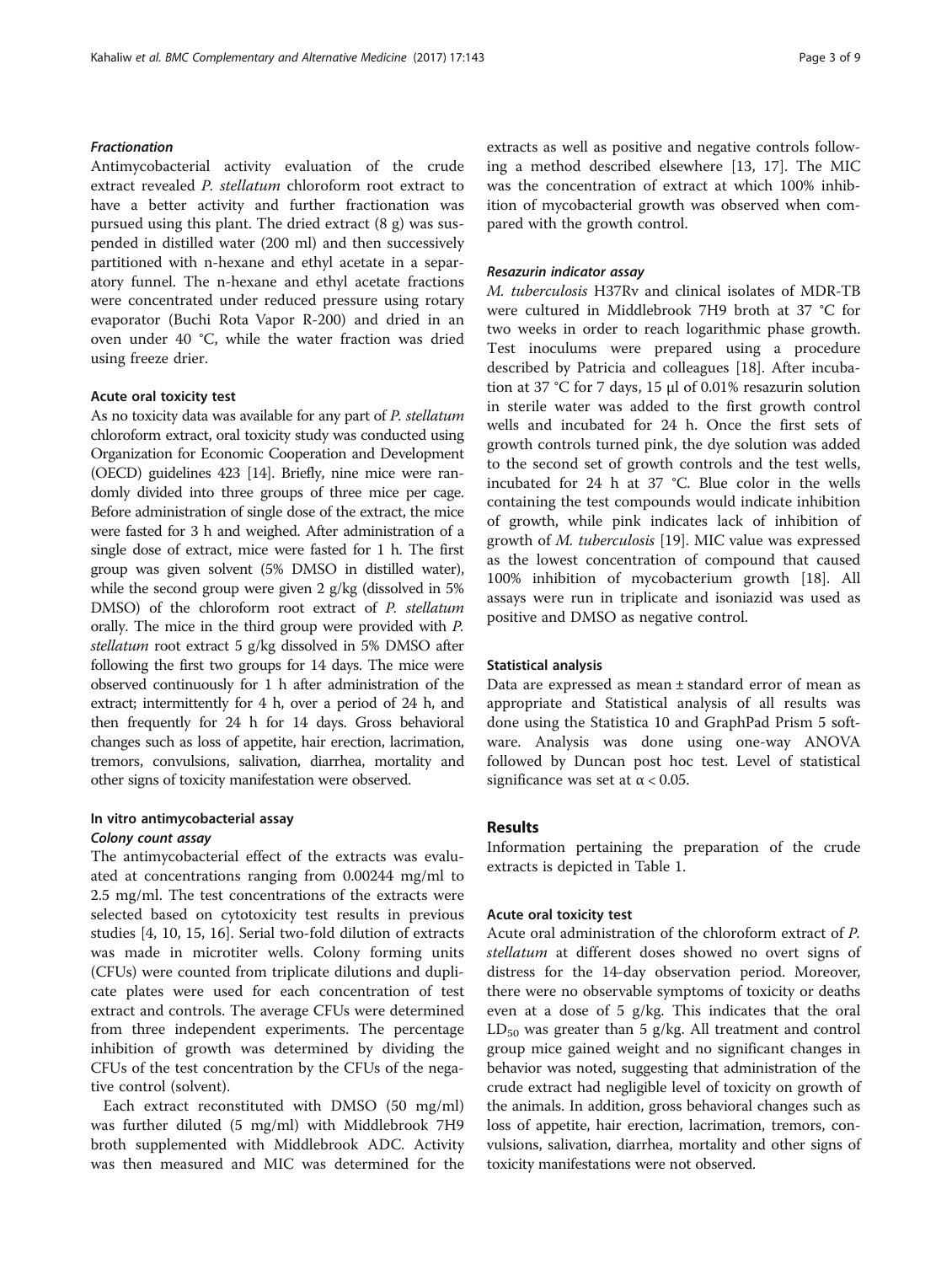| Plants                 | Part (s)<br>used | Solvent      | Extraction method | Raw material (q) | Yield q (%) | Physical appearance |
|------------------------|------------------|--------------|-------------------|------------------|-------------|---------------------|
| Otostegia integrifolia | roots            | chloroform   | maceration        | 300              | 2(0.67)     | whitish powder      |
|                        | roots            | 80% methanol | soxhlet           | 200              | 1(0.5)      | deep red gumy       |
| Pterolobium stellatum  | roots            | chloroform   | maceration        | 500              | 10(2)       | brownish resin      |
|                        | roots            | 80% methanol | soxhlet           | 200              | 1.5(0.75)   | deep red gumy       |
| Persea americana       | _eaves           | 80% methanol | soxhlet           | 500              | 20(4)       | Oily black          |
|                        |                  | Acetone      | maceration        | 300              | 3(1)        | gumy black          |
| Carissa edulis         | roots            | chloroform   | maceration        | 300              | 2(0.67)     | light green         |
| Vernonia amygdalina    | roots            | chloroform   | maceration        | 300              | 1.5(0.5)    | black powder        |

<span id="page-3-0"></span>Table 1 Outcome of extraction in the preparation of crude extracts

#### Antimycobacterial activity testing using CFU method

Good growth of M. tuberculosis H37Rv was evident in the microtiter plate wells containing only liquid Middlebrook 7H9 medium and in the universal Petri dishes containing solid Mycobacteria 7H11 medium, within three to four weeks. DMSO control at 2.5 to 0.0024%, equivalent to solvent concentrations in test extracts, exhibited no inhibitory effect on mycobacterial growth as evidenced by higher CFU/ml (Table [2](#page-4-0)). Among the different concentrations of isoniazid used, total inhibition of growth of mycobacteria was observed at a concentration of 0.125 μg/ml.

Extracts showed differential effects on the proliferation of Mycobacterium tuberculosis. The chloroform extract of P. stellatum appeared to be the most active as growth was totally inhibited at concentrations as low as 0.039 mg/ml. Concentrations more than 0.3 mg/ml were required to bring about no growth with the 80% methanol extract of P. stellatum and O. integrifolia as well as with the chloroform extract of O. integrifolia. For the rest of the extracts, increasing concentrations (>1 mg/ml) were associated with growth arrest (Table [2](#page-4-0)).

The chloroform and 80% methanol extracts of P. stellatum and O. integrifolia as well as 80% methanol and acetone extracts of P. americana had significant antimycobacterial activity ( $\alpha$  < 0.001) against *M. tuberculosis* H37Rv compared to vehicle treated group. By contrast, V. amygdalina and C. edulis chloroform extracts did not have any detectable effect. It is interesting to note that although there was complete inhibition of growth of M. tuberculosis H37Rv at concentrations greater than 1.25 mg/ml for V. amygdalina and C. edulis chloroform extracts, the difference failed to reach statistical significance (Table [2\)](#page-4-0).

## Activity testing of crude extract on clinical isolates using Resazurin indicator method

As the chloroform extract of P. stellatum demonstrated the highest activity  $(MIC = 0.039 \text{ mg/ml})$  against the standard strain in the CFU method, screening of the

activity of this extract against clinical isolates of MDR-TB was carried out using resazurin indicator method. The resazurin assay results are depicted in Table [3](#page-5-0). Color readings of the growth control wells were pink, demonstrating high levels of mycobacterial growth, while wells with broth alone appeared as blue color, which demonstrated no growth and lack of contamination. The isoniazid containing control wells were pink revealing the clinical isolates were isoniazid resistant. Whilst the extract demonstrated highest activity against AOZ8W-4 strain (MIC 78 μg/ml), it had a moderate activity against both AOA8W-4 and SO38SW-4 strain (MIC 156 μg/ml).

## Activity testing of solvent fractions on standard strains using Resazurin method

As presented in Table [4](#page-5-0), n-hexane and aqueous fractions were evaluated in a concentration series of 1000 to 0.977 μg/ml, while ethyl acetate fraction with 200 to 0.195 μg/ml concentrations. The microtiter wells were pink below a concentration of 15.625 μg/ml for the n-hexane fraction, indicating that this fraction was active against the standard strain (MIC =  $15.625 \text{ µg/ml}$ ). By contrast, all wells were pink for the aqueous fraction, suggesting that this fraction was not active against the bacteria within the exposure concentrations used for the experiment. The ethyl acetate fraction was active against M. tuberculosis H37Rv (MIC =  $0.195 \mu g/ml$ ), indicating that this fraction is the most active fraction of P. stella-tum chloroform extract (Table [5](#page-6-0)). As described above, all wells treated with the vehicle were pink, demonstrating no inhibitory role of the vehicle.

## **Discussion**

Current TB therapy consists of treatment with a combination of drugs. This combination therapy causes hepatotoxicity as the major side effect as well as development of drug resistance. To avert toxicity and reduce ineffectiveness of current anti-TB drugs, medicinal plants are considered as potential anti-tuberculosis agents that can be used in combination with the standard anti-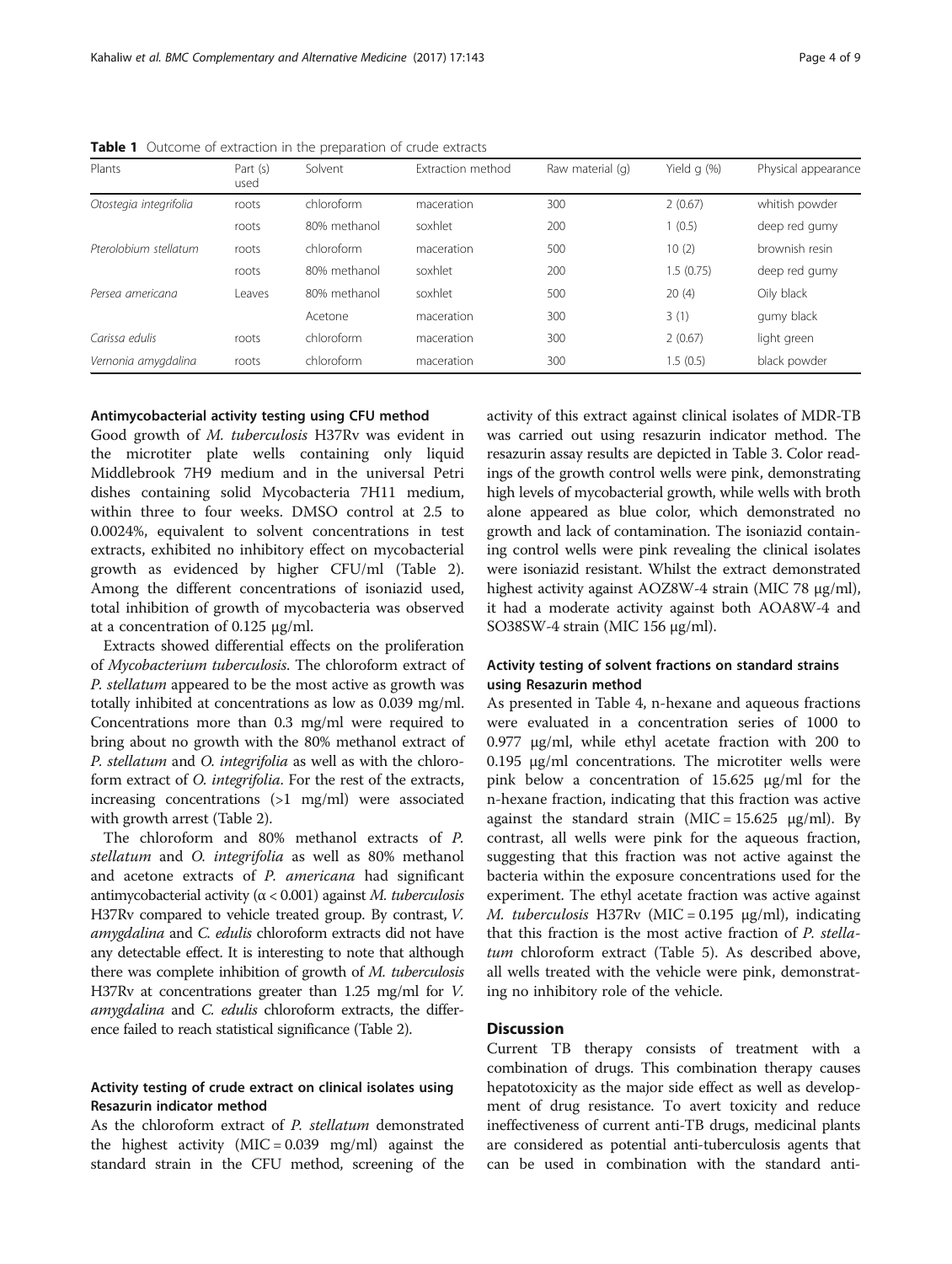<span id="page-4-0"></span>

| Concentration of                                                                                                                                      | CFU/ml            |                                           |                              |                                              |                                 |        |                                            |                                                                                                                                                                                                                            |                              |                                 |
|-------------------------------------------------------------------------------------------------------------------------------------------------------|-------------------|-------------------------------------------|------------------------------|----------------------------------------------|---------------------------------|--------|--------------------------------------------|----------------------------------------------------------------------------------------------------------------------------------------------------------------------------------------------------------------------------|------------------------------|---------------------------------|
| extract (mg/ml)                                                                                                                                       | DMSO <sub>t</sub> | CHCl <sub>3</sub> extract<br>P. stellatum | MeOH extract<br>P. stellatum | CHCl <sub>3</sub> extract<br>O. integrifolia | MeOH extract<br>O. integrifolia | DMSO # | V. amygdalina<br>CHCl <sub>3</sub> extract | C. edulis CHCl <sub>3</sub><br>extract                                                                                                                                                                                     | MeOH extract<br>P. americana | acetone extract<br>P. americana |
| 2.50                                                                                                                                                  | 583               | O                                         | O                            | ◠                                            | O                               | 354    | $\circ$                                    | O                                                                                                                                                                                                                          | $\circ$                      | $\circ$                         |
| 1.25                                                                                                                                                  | 1194              |                                           |                              |                                              |                                 | 476    |                                            | Ċ                                                                                                                                                                                                                          | 2                            |                                 |
| 0.625                                                                                                                                                 | 2944              |                                           |                              |                                              |                                 | 488    | 3                                          | ₩                                                                                                                                                                                                                          | ēΓ                           | 没                               |
| 0.312                                                                                                                                                 | 4000              |                                           |                              |                                              | $\frac{8}{2}$                   | 742    | 166                                        | 168                                                                                                                                                                                                                        | 64                           | 282                             |
| 0.156                                                                                                                                                 | 5944              |                                           | $\frac{8}{2}$                | 334                                          | 270                             | 800    | 260                                        | 208                                                                                                                                                                                                                        | $\frac{3}{2}$                | 24                              |
| 0.078                                                                                                                                                 | 8444              |                                           | 277                          | 566                                          | 650                             | 817    | 242                                        | 222                                                                                                                                                                                                                        | 66                           | 89                              |
| 0.039                                                                                                                                                 | 9345              |                                           | 302                          | 860                                          | 1050                            | 871    | 496                                        | 435                                                                                                                                                                                                                        | 94                           | 344                             |
| 0.019                                                                                                                                                 | 1122              | $\frac{8}{2}$                             | 351                          | 360                                          | 886                             | 1275   | 1033                                       | 552                                                                                                                                                                                                                        | 89                           | 1028                            |
| 0.009                                                                                                                                                 | 12333             | 100                                       | 421                          | 3334                                         | 1334                            | 1517   | 1733                                       | 742                                                                                                                                                                                                                        | 80                           | 28                              |
| 0.005                                                                                                                                                 | 19861             | $\overline{100}$                          | 450                          | 3389                                         | 3889                            | 958    | 2013                                       | 813                                                                                                                                                                                                                        | 578                          | 1120                            |
| 0.0024                                                                                                                                                | 16944             | 100                                       | 200                          | 3445                                         | 6389                            | 1100   | 2438                                       | 1206                                                                                                                                                                                                                       | 698                          | 1249                            |
| Mean ± SEM                                                                                                                                            | 7519.45           | 36.36***                                  | $191.00***$<br>$\ddot{}$     | $117.00***$                                  | 1329.00<br>$***$                | 854.36 | 767.55<br>$\pm$                            | 399.00                                                                                                                                                                                                                     | 185.55 ***<br>$\pm$          | 392.50*                         |
|                                                                                                                                                       | 1984.82           | 15.21                                     | 53.90                        | 447.7                                        | 608.3<br>$\ddot{+}$             | 351.01 | 269.50                                     | 117.99                                                                                                                                                                                                                     | 69.34                        | 147.7                           |
| chloroform extract of V. amygdalina and C. edulis and 80% methanol and acetone extract of P. Americana; MeOH = methanol. *= a < 0.05, *** = a < 0.001 |                   |                                           |                              |                                              |                                 |        |                                            | Experiments were carried out in triplicate and results are expressed as means of three replicate experiments. t = Solvent CFU for chloroform and methanol extracts of P. stellatum and O. integrifolia; #= Solvent CFU for |                              |                                 |

Table 2 Antimycobacterial activity of experimental plants using colony count method Table 2 Antimycobacterial activity of experimental plants using colony count method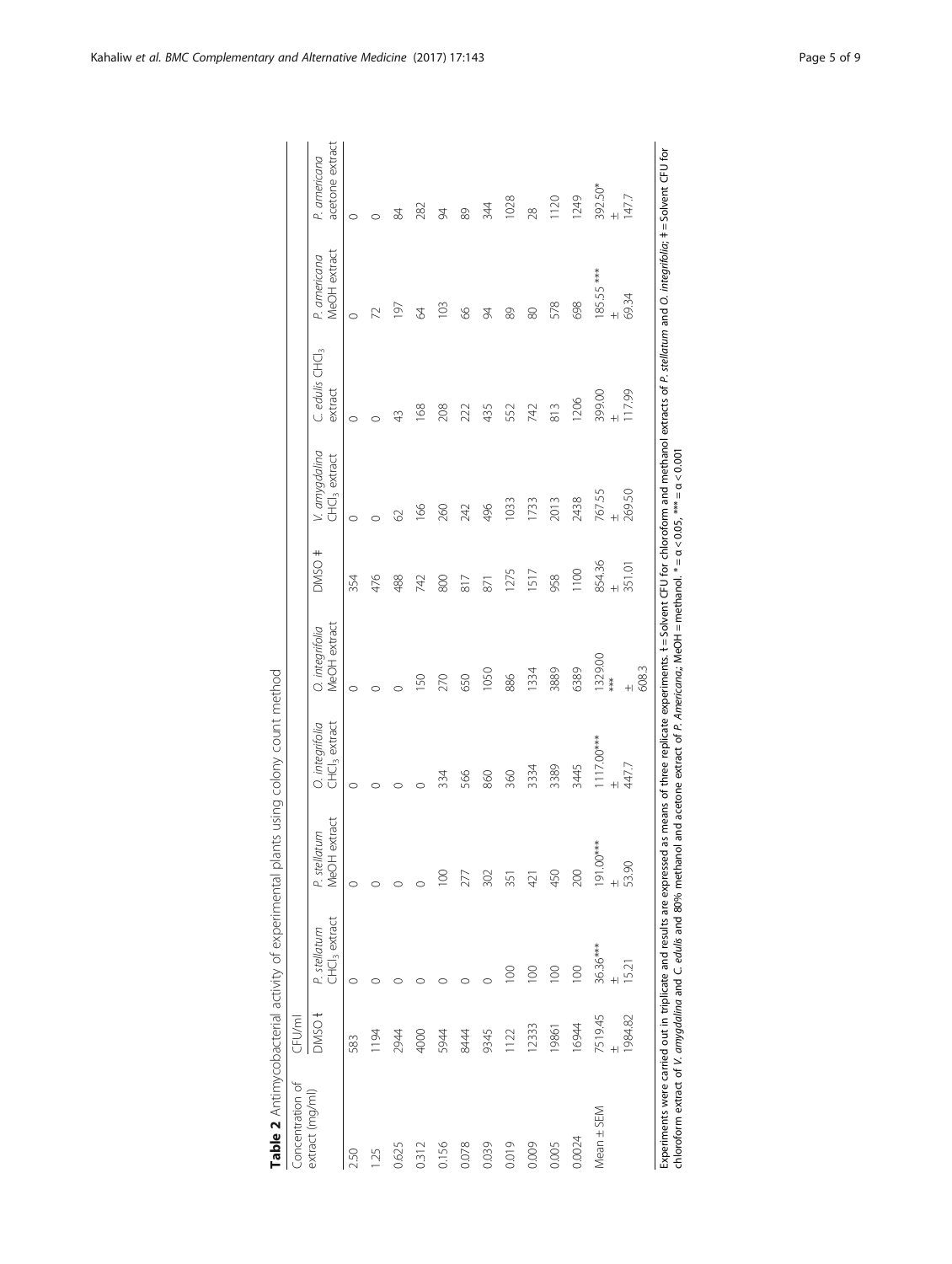|                                |                               | MDR-TB clinical isolates' suspension<br>color |         |          |
|--------------------------------|-------------------------------|-----------------------------------------------|---------|----------|
| Plant extracts<br>and controls | Concentration<br>(mg/ml or %) | AOA8W-4                                       | AOZ8W-4 | SO38SW-4 |
| P. stellatum                   | 2.500                         | blue                                          | blue    | blue     |
| $CHCl3$ extract                | 1.250                         | blue                                          | blue    | blue     |
|                                | 0.625                         | blue                                          | blue    | blue     |
|                                | 0.312                         | blue                                          | blue    | blue     |
|                                | 0.156                         | blue                                          | blue    | blue     |
|                                | 0.078                         | pink                                          | blue    | pink     |
|                                | 0.039                         | pink                                          | pink    | pink     |
|                                | 0.019                         | pink                                          | pink    | pink     |
|                                | 0.009                         | pink                                          | pink    | pink     |
|                                | 0.005                         | pink                                          | pink    | pink     |
|                                | 0.0024                        | pink                                          | pink    | pink     |
| DMSO control                   | 2.5-0.0024%                   | Pink                                          | Pink    | Pink     |
| Isoniazid                      | $1 \times 10^{-3}$            | Pink                                          | Pink    | Pink     |
|                                | $0.5 \times 10^{-3}$          | Pink                                          | Pink    | Pink     |
|                                | $0.25 \times 10^{-3}$         | Pink                                          | Pink    | Pink     |
|                                | $0.125 \times 10^{-3}$        | Pink                                          | Pink    | Pink     |
|                                | $0.06 \times 10^{-3}$         | Pink                                          | Pink    | Pink     |
|                                | $0.03 \times 10^{-3}$         | Pink                                          | Pink    | Pink     |
| Growth control                 |                               | Pink                                          | Pink    | Pink     |
| Sterility control              |                               | blue                                          | blue    | blue     |

<span id="page-5-0"></span>

| Table 3 Antimycobacterial activity test of Pterolobium stellatum |  |
|------------------------------------------------------------------|--|
| chloroform extract against MDR-TB clinical isolates              |  |

Experiments were carried out in triplicate and results are expressed as means of three replicate experiments. - = Not applicable

tuberculosis drugs or alone [[20](#page-8-0)]. In this study, antimycobacterial activity of crude extract of O. integrifolia, V. amygdalina, C. edulis, P. americana, P. stellatum and as well as fractions of the most active crude extract was investigated.

From the aerial parts of O. integrifolia otostegin A, otostegin B, 15-epi-otostegin B, preleoheterin, leoheterin, and related compounds, including leopersin C, 15-epi-leopersin C, ballonigrin, vulgarol, and 8-O-acetylharpagide were isolated and reported. In addition, the essential oil and chloroform extract of air-dried leaves of O. integrifolia constitute monoterpenes, sesquiterpenes, diterpenes and their derivatives were identified [\[21\]](#page-8-0). Phytochemical screening study report indicated that saponins, glycosides and tannins, which are known to be bioactive purgative principles were present in V. amygdalina extract. Flavonoids are also present in the plant that possess antioxidant activity and may play a beneficial role in cancer prevention and offer some protection against diabetes and atherosclerosis [\[22\]](#page-8-0).

The chemical compositions of *C. edulis* have extensively been reported. Roots contain an active ingredient, carissin that may prove useful in the treatment of cancer. The twigs contain quebrachytol and cardioglycosides that are useful as an anthelmintic against tapeworm [[23](#page-8-0)] and the roots contain lupeol (has antiviral activity), oleuropein, carissol and β-amyrin [[24](#page-8-0)]. Major chemical constituents of P. americana include the following: the leaf contains volatile oil, flavonoids and coumarins; the fruit contains sesquiterpenes and carbohydrates; the seed contains fixed oil consisting of vitamins A, D3, alpha tocopherol and cholesterol. The fruit is a significant source of protein, monounsaturated fatty acids, vitamin A, thiamin, riboflavin, niacin, vitamin B6, vitamin C, vitamin E, folate, vitamin K, pantothenic acid, magnesium, manganese, phosphorus and the amino acids tryptophan, valine,

| Table 4 Test suspension colors obtained from fractions tested against Mycobacterium tuberculosis H37Rv |  |  |  |
|--------------------------------------------------------------------------------------------------------|--|--|--|
|--------------------------------------------------------------------------------------------------------|--|--|--|

| n-hexane     |       | Ethyl Acetate |       | Aqueous      |       | Isoniazid                      |                          | <b>DMSO</b> |       |
|--------------|-------|---------------|-------|--------------|-------|--------------------------------|--------------------------|-------------|-------|
| Conc (µg/ml) | Color | Conc (µg/ml)  | Color | Conc (µg/ml) | Color | Conc $(\mu q/ml)$              | Color                    | Conc (%)    | Color |
| 1000         | blue  | 200           | blue  | 1000         | pink  |                                | blue                     | 2.5         | pink  |
| 500          | blue  | 100           | blue  | 500          | pink  | 0.5                            | blue                     | 1.25        | pink  |
| 250          | blue  | 50            | blue  | 250          | pink  | 0.25                           | blue                     | 0.625       | pink  |
| 125          | blue  | 25            | blue  | 125          | pink  | 0.125                          | blue                     | 0.312       | pink  |
| 62.5         | blue  | 12.5          | blue  | 62.5         | pink  | 0.06                           | pink                     | 0.156       | pink  |
| 31.25        | blue  | 6.25          | blue  | 31.25        | pink  | 0.03                           | pink                     | 0.078       | pink  |
| 15.625       | blue  | 3.125         | blue  | 15.625       | pink  | $\overline{\phantom{0}}$       | -                        | 0.039       | pink  |
| 7.813        | pink  | 1.563         | blue  | 7.813        | pink  | $\qquad \qquad \longleftarrow$ | -                        | 0.02        | pink  |
| 3.906        | pink  | 0.781         | blue  | 3.906        | pink  | -                              | $\overline{\phantom{m}}$ | 0.01        | pink  |
| 1.953        | pink  | 0.391         | blue  | 1.953        | pink  | -                              | -                        | 0.005       | pink  |
| 0.977        | pink  | 0.195         | blue  | 0.977        | pink  |                                | $\equiv$                 | 0.0024      | pink  |

Experiments were carried out in triplicate and results are expressed as means of three replicate experiments. - = Not applicable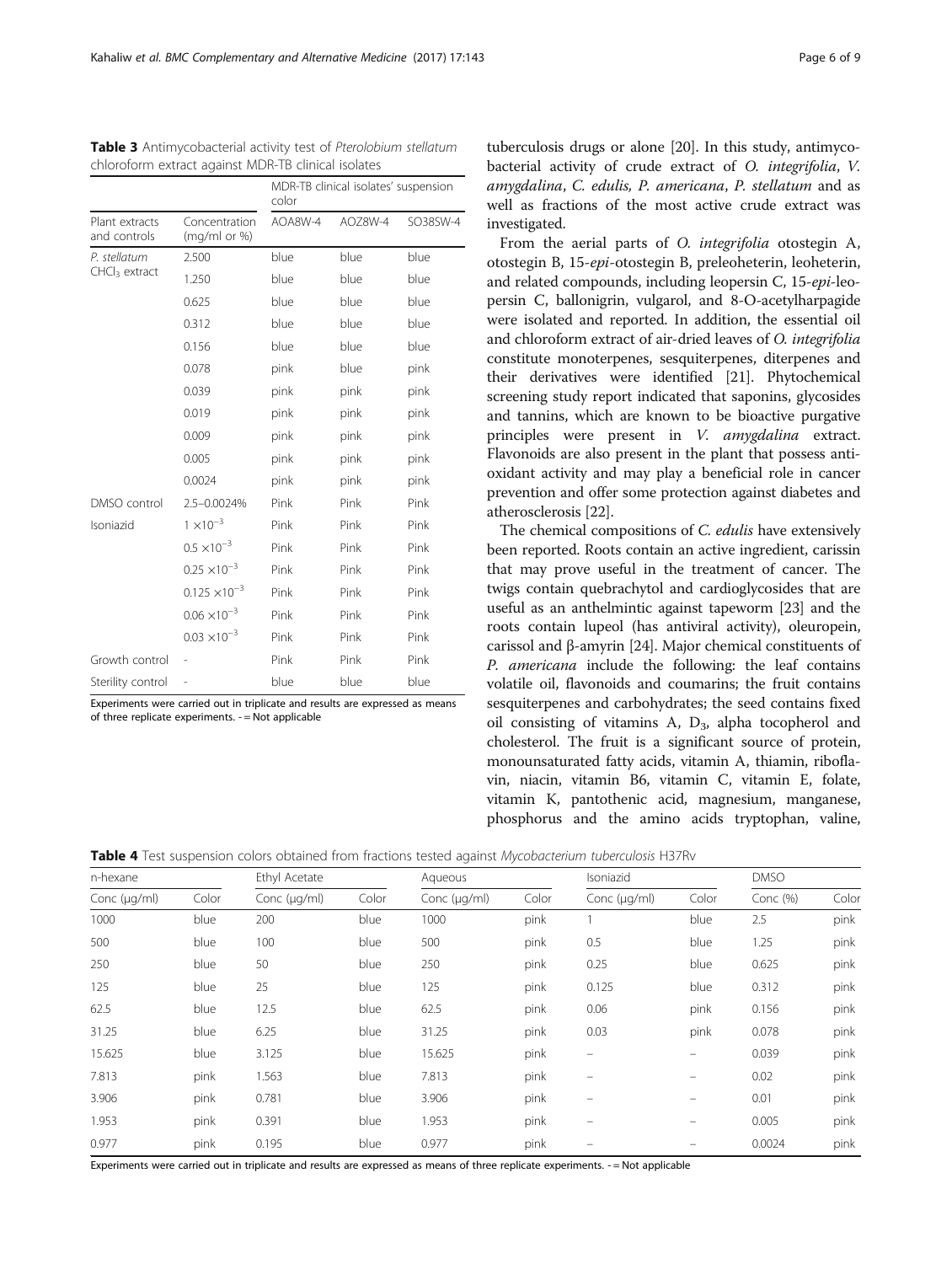<span id="page-6-0"></span>Table 5 Minimum inhibitory concentrations of solvent fractions against Mycobacterium tuberculosis H37Rv

| Solvent fraction       | Minimum Inhibitory Concentration<br>$(\mu q/ml)$ |
|------------------------|--------------------------------------------------|
| n-hexane fraction      | 15.625                                           |
| Ethyl acetate fraction | 0.195                                            |
| Aqueous fraction       | $+++$                                            |
| Isoniazid              | 0.125                                            |
| Growth control         | $+++$                                            |
| DMSO control           | $^{+++}$                                         |
| $\sim$ $\sim$ $\sim$   |                                                  |

 $+++=$  Growth

tyrosine, threonine, phenylalanine and methionine [[25](#page-8-0)]. Chemical classes present in P. stellatum 80% root extract are terpenoids, saponins and tannins and had antibacterial activity as reported by previous study.

The result of the study revealed that three of the experimental plants had significant anti-tuberculosis activity. The activity was seen with chloroform and methanol extracts of P. stellatum and O. integrifolia as well as with methanol and acetone extracts of P. americana. In addition, fractions from the most active plant, P. stellatum had demonstrated promising antimycobacterial activity [[8\]](#page-7-0).

MICs of all experimental plant extracts and solvent fractions of the most active plant extract were determined by CFU method and microplate resazurin assay method. As evidenced from Tables [2](#page-4-0) and [3,](#page-5-0) P. stellatum chloroform extract was endowed with lower MIC by CFU method than by microplate resazurin assay method, although test organisms were different. It has been reported that the MIC exhibited by a compound/extract depends on the technique used for determination. MICs obtained in a liquid medium are lower than that obtained from a solid medium, as the drug has to diffuse through the matrix in the solid medium in order to exert activity [[20\]](#page-8-0).

MIC of P. stellatum chloroform extract was evaluated using CFU and Resazurin indicator method. The finding in the later method revealed that the MICs were 0.078, 0.156 and 0.156 mg/ml against AOZ8W-4, AOA8W-4 and SO38SW-4 MDR-TB clinical isolates, respectively. However, the extract had lower MIC (0.039 mg/ml) against the standard strain. The difference in MICs might be ascribed to the difference in susceptibility of the standard strain and MDR-TB clinical isolates towards the extract. Furthermore, this apparent difference might be attributed to more favorable growth conditions provided by agar culture medium to extract-treated bacilli in colony count method or the drug susceptible standard strain and the drug resistant strain might have different growth conditions. Another cause for the different MICs of P. stellatum chloroform extract could be the slight difference in sensitivities of colony count

method and resazurin indicator method as reported by Taneja and Tyagi [[26](#page-8-0)]. According to this study, Resazurin indicator assay was noted to be superior to the colony count assay in that it distinguished between metabolically active dormant bacteria and non-viable organisms, unlike the colony count assay that could not differentiate between these two populations.

In this study, P. stellatum chloroform extract showed promising activity against M. tuberculosis H37Rv and AOZ8W-4, with complete inhibition at 0.039 mg/ml and 0.078 mg/ml, respectively. These values are within the range stated by the Clinical and Laboratory Standards Institute [\[27\]](#page-8-0). In addition, the MDR-TB clinical isolates were resistant to isoniazid, while this plant was active against the clinical isolates of MDR-TB, possibly suggesting that the plant could have an obvious advantage over the standard drug. Moreover, the activity displayed by this extract makes the plant to be a promising plant according to Tosun et al. [\[28\]](#page-8-0), which states that compounds with an MIC of less than 10 μg/ml, and ideally less than 2 μg/ml could have a potential for further investigation.

There is sparse data in the literature about the antimycobacterial activity of P. stellatum, making comparison a bit difficult. A study reported that 80% ethanol leaf extract of the plant had shown activity  $(MIC = 250 \text{ mg/ml})$ on M. tuberculosis H37Rv [\[9](#page-7-0)]. This value is much higher than the value obtained in this study, possibly indicating that non-polar constituents might be more responsible for the observed antitubercular activity. Efforts made to compare activity of the chloroform extract of P. stellatum with other plants showed either better or comparable activity. Activity was better compared to stem bark extract of Anogeissus leiocarpus [\[13](#page-7-0)] and comparable to that of the chloroform leaf extract of Byrsonima fagifolia [\[29\]](#page-8-0).

Although 80% methanol extract of  $P$ . stellatum (MIC = 0.312 mg/ml), *P. americana* (MIC =  $2.5$  mg/ml) and *O.*  $integrifolia$  (MIC = 0.312 mg/ml) as well as chloroform extract of O. *integrifolia* (MIC =  $0.312$  mg/ml) and acetone extract of *P. americana* (MIC =  $1.25$  mg/ml) had significantly higher activity than vehicle-treated controls, they failed to exhibit promising activity according to Tosun [[30](#page-8-0)] or Sánchez [\[31](#page-8-0)]. The MICs in this finding are lower/equal than a study done on methanol extract of Pelargonium sidoides (MIC = 5000  $\mu$ g/ml) as well as methanol extract of Capparis brassi, Entada africana and *Combretum* species  $(MIC = 1250 \mu g/ml$  each) against M. tuberculosis H37Rv [[12](#page-7-0)]. However, the MICs were higher than that of chloroform extract of Byrsonima fagifolia (MIC =  $62.5 \text{ µg/ml}$ ) [\[29](#page-8-0)]. This difference might be imputed to the fact that different plant species may contain different active constituents at varying amount and/or different in vitro methods were used.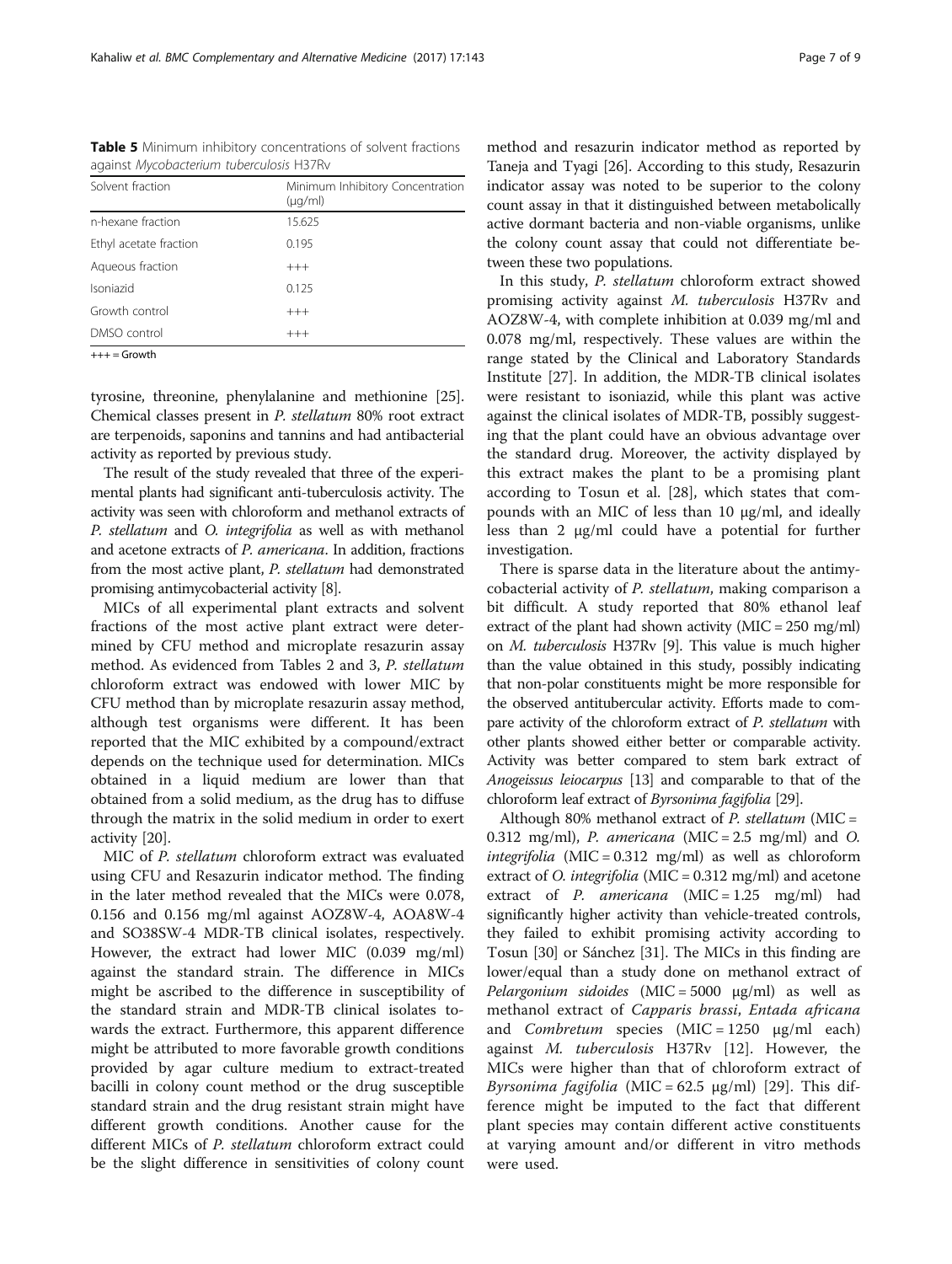<span id="page-7-0"></span>Previous studies reported several plants with promising anti-tubercular activity [13, [29](#page-8-0)–[33](#page-8-0)]. Studies had mostly reported activity in the plant families of Asteraceae, Lamiaceae, Fabaceae and Apiaceae, among others [[34\]](#page-8-0). It is noticeable from the present study that plants exhibiting activity belong to Fabaceae, Lamiaceae and Lauraceae families, which is in agreement with the plant families previously reported [\[34\]](#page-8-0).

Antimycobacterial activity evaluation revealed that P. stellatum chloroform root extract to have a better activity and further fractionation was pursued and activity of the fractions was evaluated. Accordingly, the ethyl acetate fraction was found to be the most active fraction, based on MIC values (0.195 μg/ml), which indicated that antimycobacterial constituents were contained in this fraction. Further work is underway to isolate and characterize active principles from this fraction.

#### Conclusion

The results of this study showed that P. stellatum, O. integrifolia and P. americana are endowed with a significant antimycobacterial activity. However, it seems that the potential to develop new compounds against both drug susceptible as well as MDR-TB rests with P. stellatum. The ethyl acetate fraction of this plant was the most active solvent fraction and further study is underway with this fraction. Although the present study provided evidence for the traditional use of some of the plants for treatment of TB, the evidence did not support the use of V. amygdalina and C. edulis for the same.

#### Abbreviations

ADC: Albumin dextrose complex; AIDS: Acquired immune deficiency syndrome; ANOVA: Analysis of variance; CFU: Colony forming unit; DMSO: Dimethyl sulphoxide; HIV: Human immunodeficiency virus; MDR-TB: Multidrug resistant tuberculosis; MIC: Minimum inhibitory concentration; TB: Tuberculosis; WHO: World Health Organization; XDR-TB: Extremely drug resistant tuberculosis

#### Acknowledgements

The authors are thankful to Addis Ababa University, University of Gondar and Armauer Hanson Research Institute for funding the study.

#### Funding

The sources of funding for this research are as follows: The source of fund for the design of the study and plant sample collection was Addis Ababa University where as Armauer Hanson Research Institute provided lab space and consumables. Analysis and interpretation of data and manuscript writing was funded by University of Gondar.

#### Availability of data and materials

Almost all the materials and data of our study are included in the manuscript. A few of the material and data will be available to other researchers upon request.

#### Authors' contributions

All authors have made substantial contributions in the research, preparation and revision of manuscript. The principal contributor for the conception and design, acquisition, analysis and interpretation of data as well as manuscript writing was Wubayehu Kahaliw (Ph. D). Ephrem Engdawork (Ph. D) and Abreham Aseffa (Ph. D) involved in the design of the study, revising the

manuscript critically for important intellectual content. Markos Abebe (Ph. D) and Mekonnen Teferi (DVM, Msc) contributed in data acquisition and in revising manuscript. Each author has participated in the work and has given final approval of the version to be published.

#### Competing interests

The authors declare that they have no competing interests.

#### Consent for publication

Not applicable.

#### Ethics approval and consent to participate

All the experiments were conducted in accordance with internationally accepted laboratory animal use, care and guideline and the study was approved by the School of Pharmacy Ethics Committee (Protocol number was 042/12/pharmacy). Before and during the experiment, mice were allowed free access to standard pellets and water ad libitum.

#### Author details

<sup>1</sup>Department of Pharmacology, School of Pharmacy, College of Medicine and Health Sciences, University of Gondar, P. O. Box: 196, Gondar, Ethiopia. 2 Armauer Hanson Research Institute, P. O. Box: 1005, Addis Ababa, Ethiopia. <sup>3</sup> Department of Pharmacology and Clinical Pharmacy, School of Pharmacy, College of Health Sciences, Addis Ababa University, P. O. Box: 1176, Addis Ababa, Ethiopia.

#### Received: 9 October 2016 Accepted: 6 January 2017 Published online: 08 March 2017

#### References

- 1. Brudey K, Driscoll JR, Rigouts L. Mycobacterium Tuberculosis complex genetic diversity: mining the fourth international spoligotyping database (SpolDB4) for classification. BMC Microbiol. 2006;6:23.
- 2. WHO. World TB report 2001. Global tuberculosis control: surveillance, planning, financing. Geneva: World Health Organization; 2002.
- 3. WHO. Global tuberculosis report 2014. Geneva: World Health Organization; 2015. 4. Mariita RM, Okemo PO, Orodho JA, Kirimuhuzya C, Otieno JN, Magadula JJ.
- Efficacy of 13 medicinal plants used by indigenous communities around Lake Victoria, Kenya, against tuberculosis, diarrhoea causing bacteria and Candida Albicans. IJPT. 2010;2(3):771–91.
- 5. Raiz M, Zia-Ul Haq M, Saad B. Anthocyanins and human health: Biomolecular and Therapeutic Aspects. Switzerland: Springer International Publishing AG; 2016.
- 6. Hamisi MM, Vitus AN, Andrew M. Anti‐TB Natural Products in Tanzanian Medicinal Plants. 2009.<http://www.nimr.or.tz/> Anti‐TB Natural Products in Tanzanian Medicinal Plants. Accessed 31 Oct 2015.
- 7. Mitscher LA, Baker WR. A search for novel chemotherapy against tuberculosis amongst natural products. Pure Appl Chem. 1998;70(2):365–271.
- 8. Andualem G, Umar S, Getnet F, Tekewe A, Alemayehu H, Kebede N. Antimicrobial and phytochemical screening of methanol extracts of three medicinal plants in Ethiopia. Adv Biol Res. 2014;8(3):101–6.
- 9. Balcha E, Mengiste B, Gebrelibanos M, Worku I, Ameni G. Evaluation of Invitro Anti-mycobacterial Activity of Selected Medicinal Plants in Mekelle, Ethiopia. World Appl Sci J. 2014;31(6):1217–20.
- 10. Endale A, Bisrat D, Animut A, Bucar F, Asres K. In vivo antimalarial activity of a Labdane Diterpenoid from the leaves of Otostegia integrifolia benth. Phytother Res. 2013. doi:[10.1002/ptr.4948.](http://dx.doi.org/10.1002/ptr.4948)
- 11. Getahun A. Some Common Medicinal and Poisonous Plants Used in Ethiopian Folk Medicine. 1976.<http://www.mrc.ac.za/>. Accessed 14 Dec 2014.
- 12. Institute for Laboratory Animal Research (ILAR). Guide for the care and use of laboratory animals. Washington: National Academy Press; 2001.
- 13. Mann A, Amupitan JO, Oyewale AO, Okogun JI, Ibrahim K, Oladosu P, Lawson L, Olajide I, Nnamdi A. Evaluation of in vitro antimycobacterial activity of Nigerian plants used for treatment of respiratory diseases. Afr J Biotechnol. 2008;7(11):1630–6.
- 14. OECD guideline for testing of chemicals. Acute Oral Toxicity– Acute Toxic Class Method. 2001.
- 15. Gomez-Flores R, Arzate-Quintana C, Quintanilla-Licea R, Tamez-Guerra P, Tamez-Guerra R, Monreal-Cuevas E, Rodríguez-Padilla C. Antimicrobial Activity of Persea americana Mill (Lauraceae) and Gymnosperma glutinosum